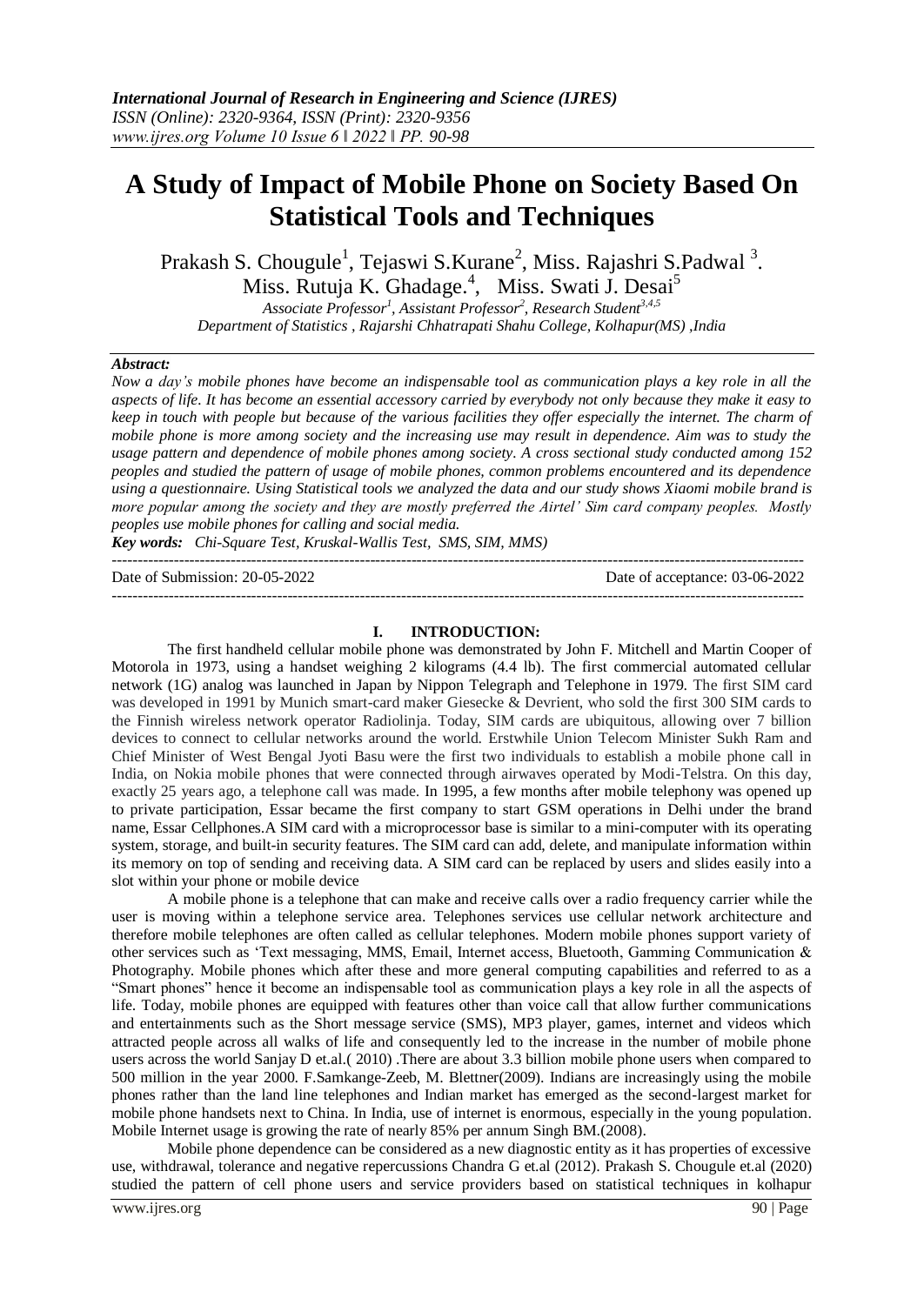district.Nomophobia is a term which is related to mobile phones usage Singh BM.(2008). It literally means nomobile phobia that is the fear of being out of mobile phone contact. The person becomes anxious when there is no network or no balance or when run out of battery. Studies from United Kingdom revealed that 53% tend to be anxious and a study from Mumbai reports 58% could not manage without a mobile phone even for a day Katharine B (2008). Prakash S. Chougule et.al (2021) studied the usage pattern and dependence of mobile phones among college students. A cross sectional study conducted among 200 UG students and studied the pattern of usage of mobile phones, common problems encountered and its dependence using a questionnaire. Using Statistical tools we analyzed the data and our study shows Samsung mobile brand is more popular among the students and they are mostly preferred the Idea' Sim card company students.

# **Objectives:**

- To study the dependency between gender and no. of SIM.
- \*\*\*\*\*\*\*\*\*\*\*\* To study the dependency between area and range in house.
- To study the dependency between gender and area.
- To study Dependency between area and no. of SIM.
- To study the dependency between gender and type of SIM.
- To check significance between age and gender.
- To check significance between yearly income and brand of mobile.
- To study independence between using mobile and status.
- To study independence between network speed and area.
- To study independence between handset purchase with status.
- To check independency between port service provider in area.
- To test the sequence of respondence given by respondent is random or not.
- To test the equality of port the service provider in rural and urban area.

# **II. Methodology:**

Both the qualitative and quantitative methods are used for data collection. Primary data was collected with the help of survey technique through questionnaire. We collect 152 samples taken through direct interaction.

## **Statistical Tools used:**

- Graphical Tools: Bar diagram, Pie chart
- Test: Chi-Square Test, Kruskal-Wallis test
- Non Parametric Test: Run Test, Mann-Whitney Test,
- Other Statistical Methods: NOVA

## **Software used:**

- MS-Word
- MS-Excl

**Method of Data Collection:** For this study, we have collected primary data from 152 peoples from Rural and Urban areas.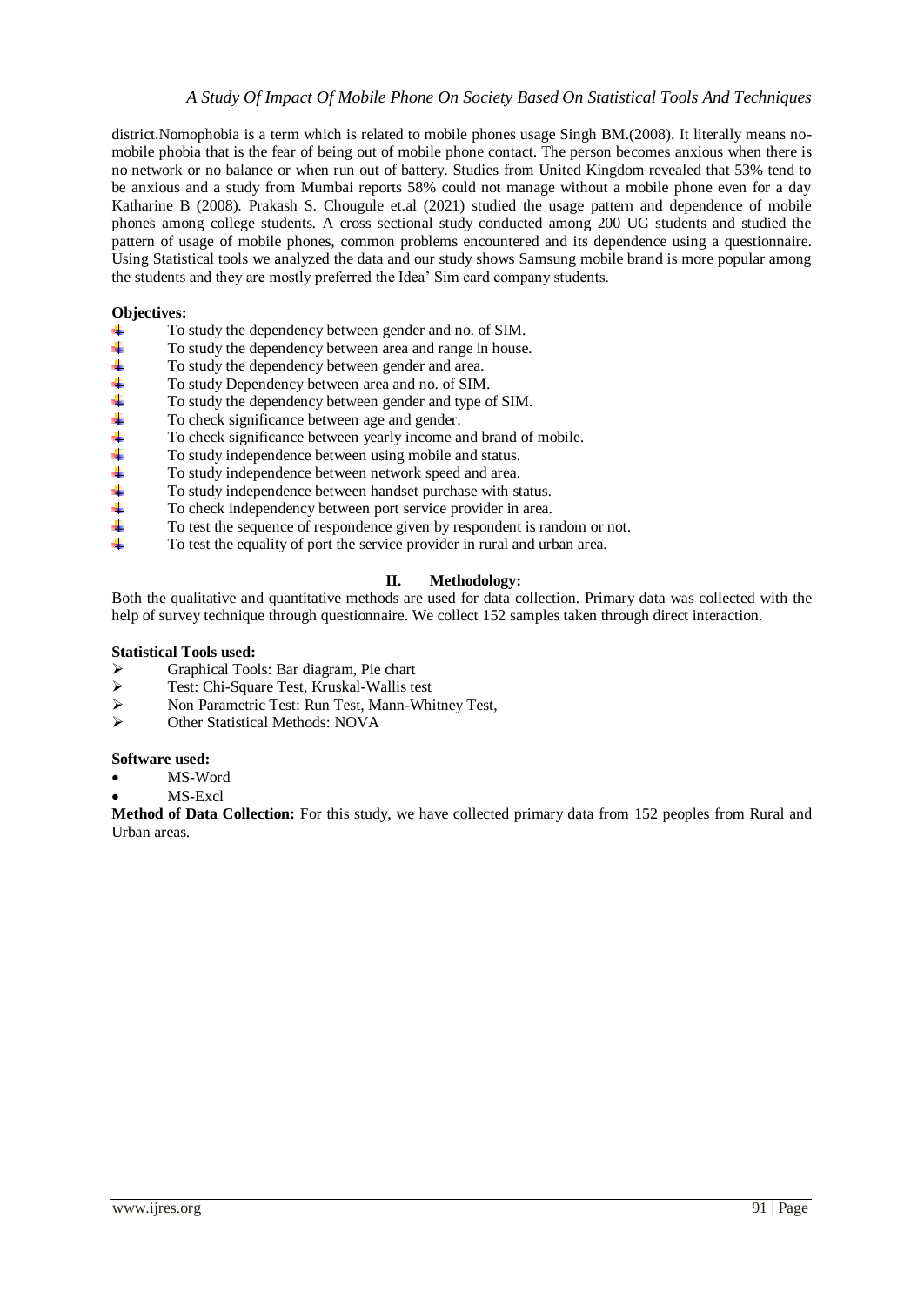

# **GRAPHICAL REPRESENTATION:**

| <b>Internet</b><br><b>Connection</b> | <b>No of Person</b> |
|--------------------------------------|---------------------|
| Yes                                  | 38                  |
| No                                   | 114                 |
| Total                                | 152                 |
|                                      |                     |

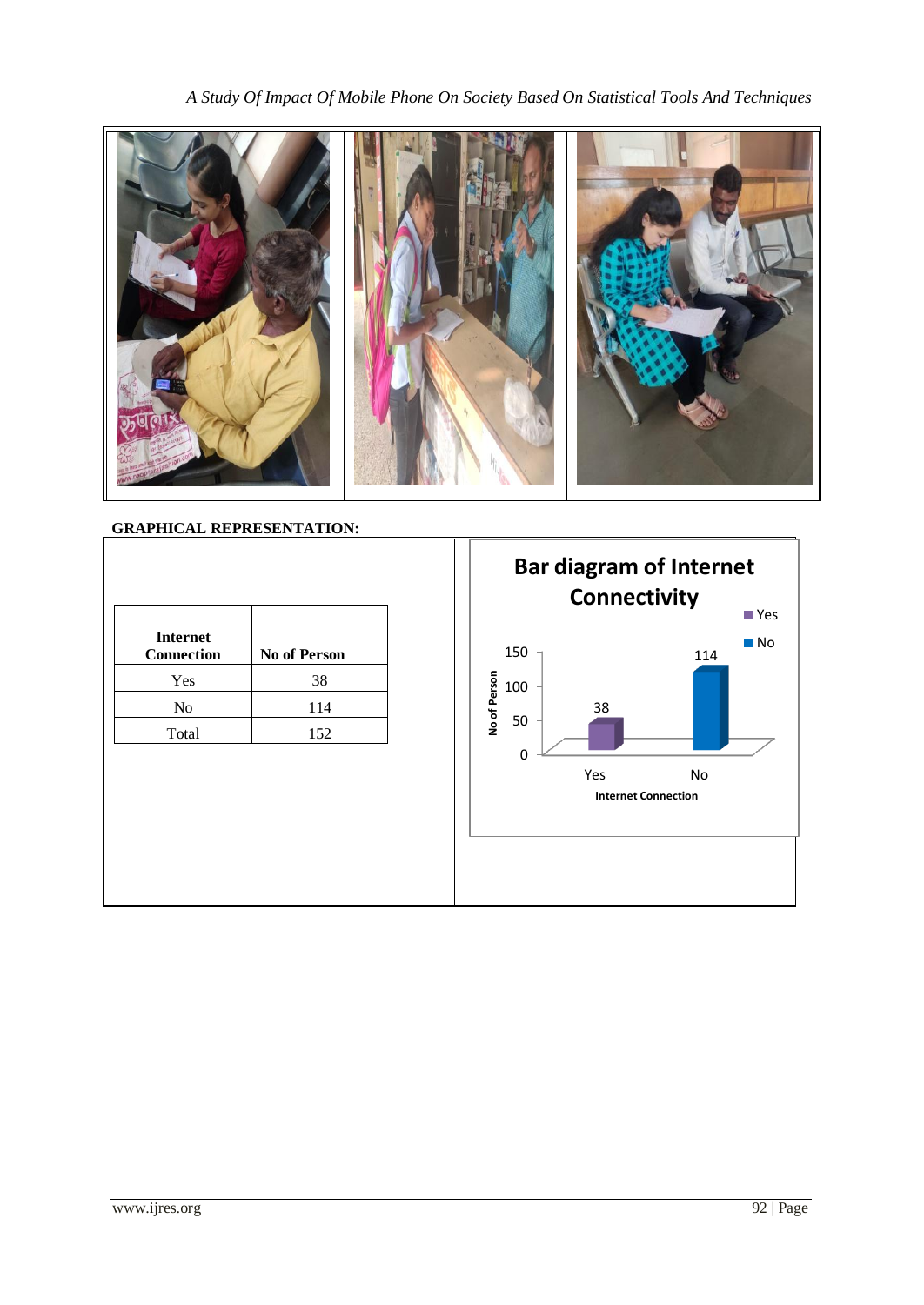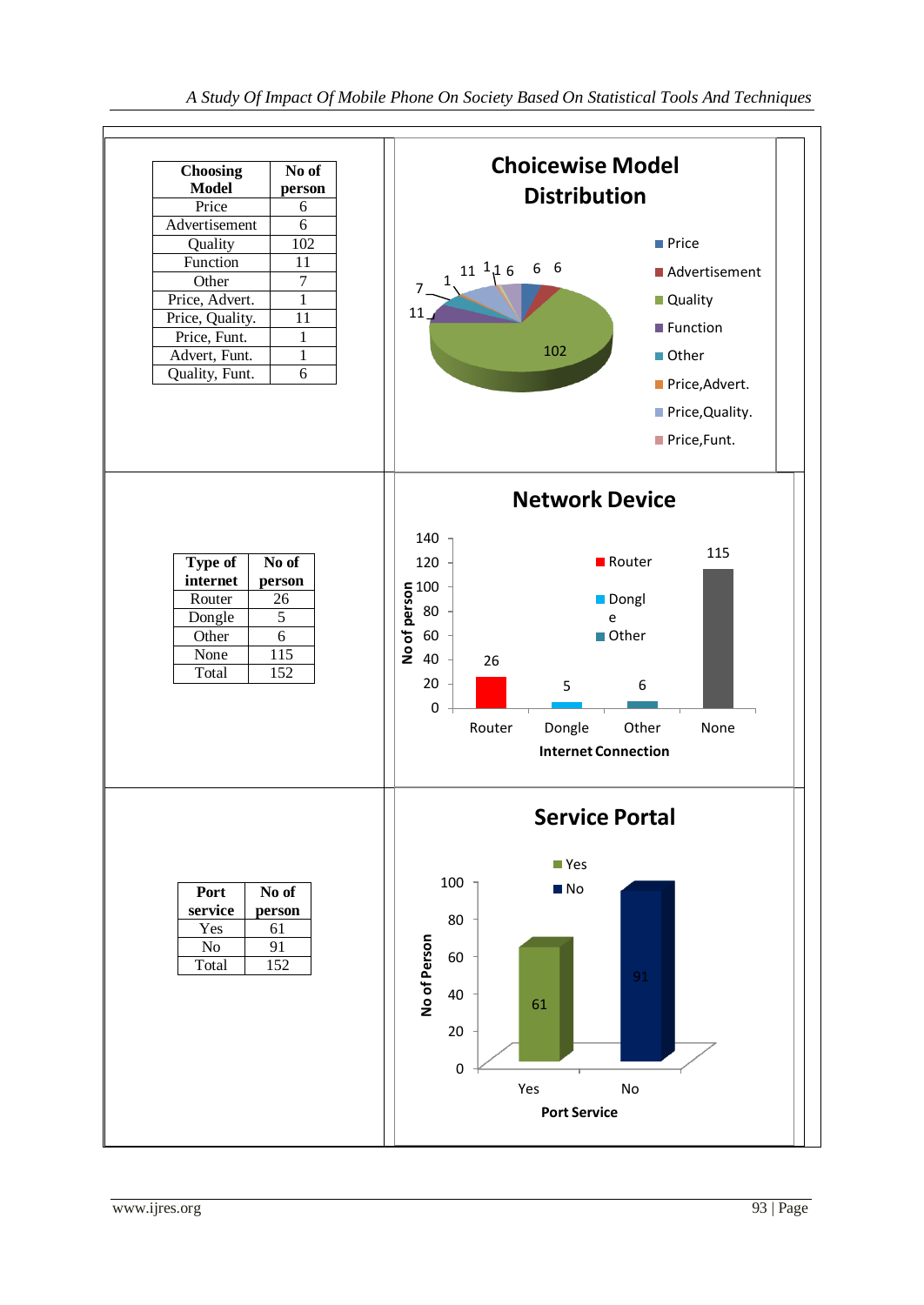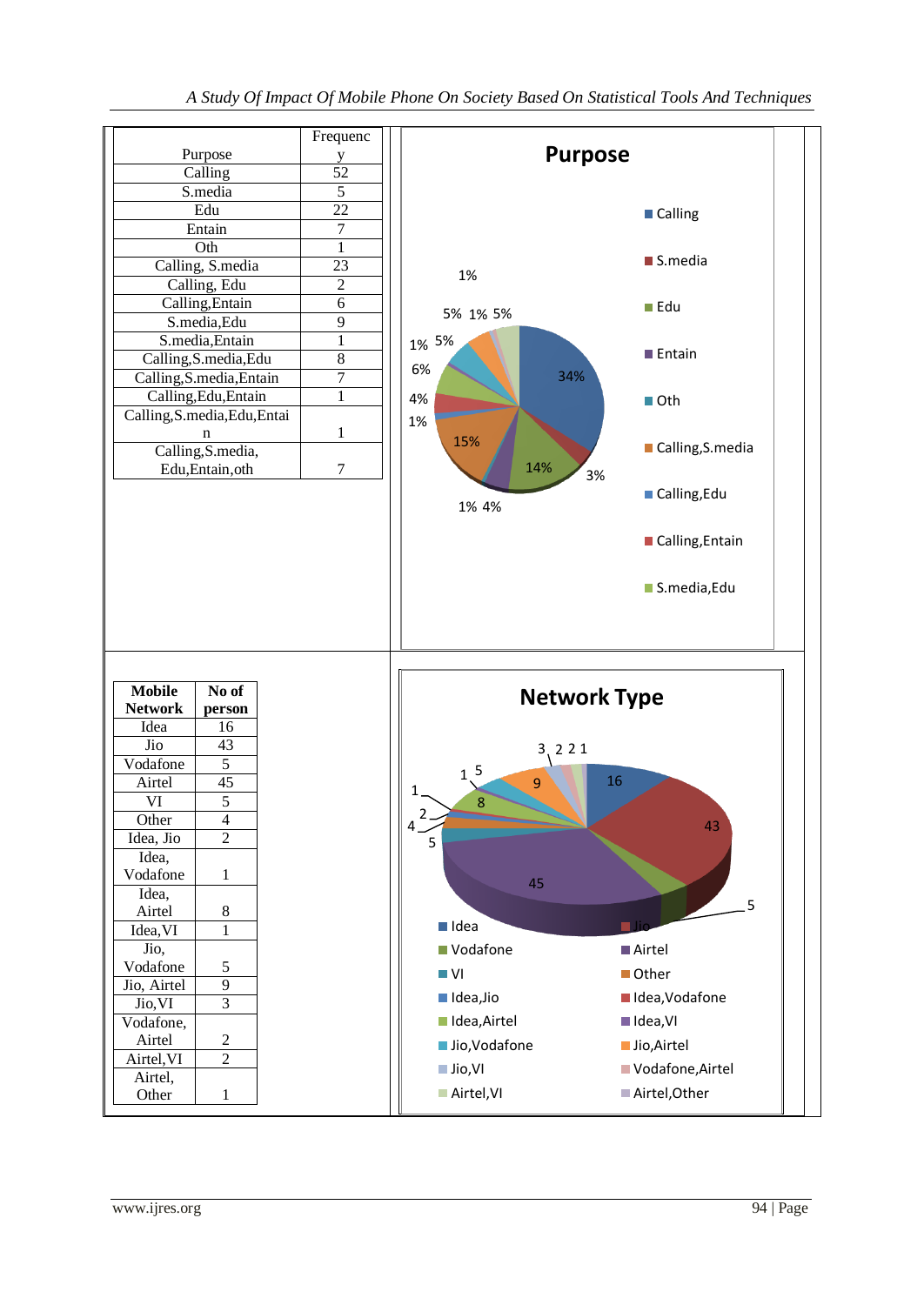

**Testing of Hypothesis:**

- **A) Chi- square test:**
- **a) Chi- square test for independence of area and gender.**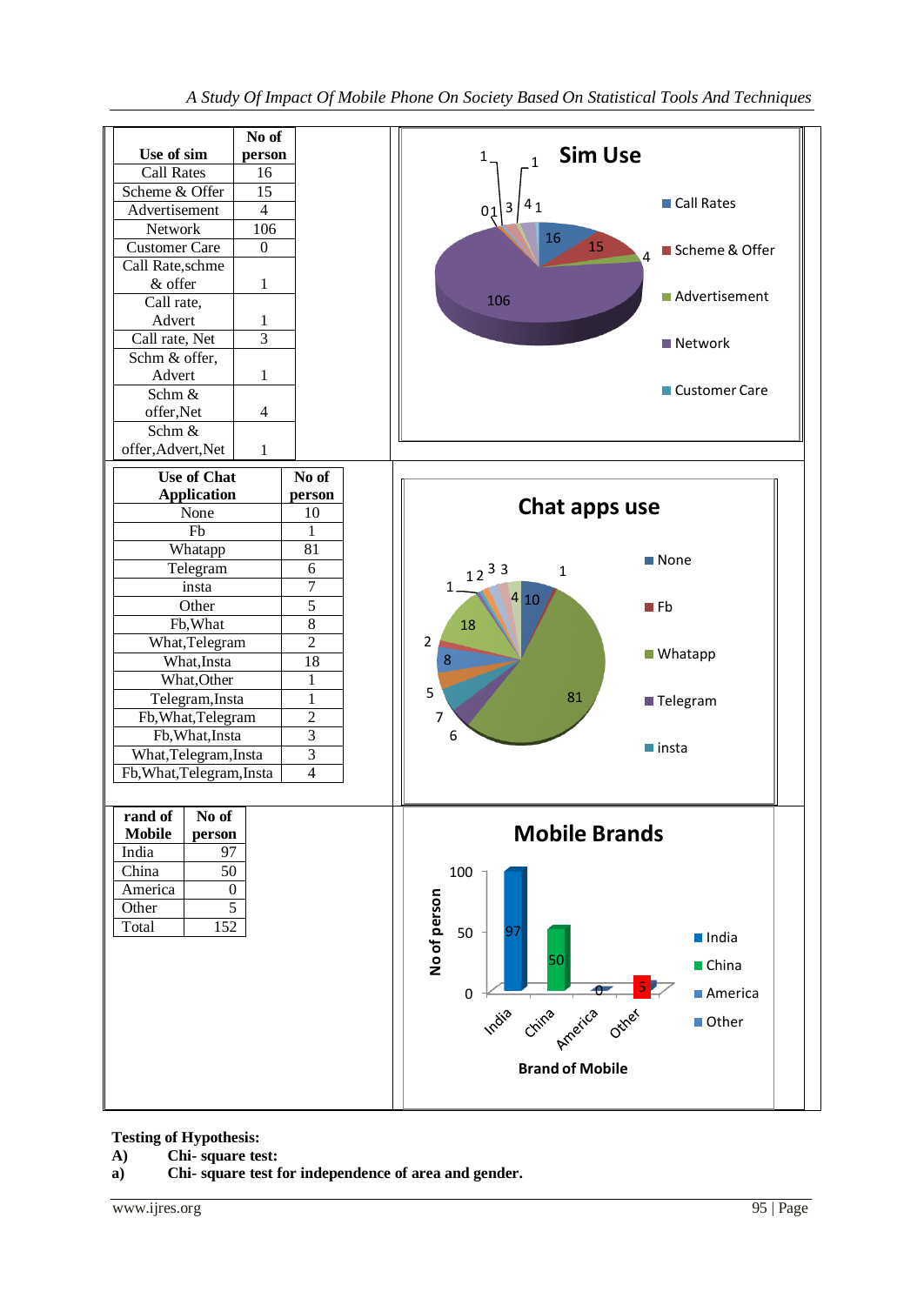H0: The attributes gender and area are independent. V/S

 H1: The attributes gender and area are not independent. α= level of significance=5%

## **Observation table:**

|                                                                                               |        | Area  |       | Total |  |
|-----------------------------------------------------------------------------------------------|--------|-------|-------|-------|--|
| gender                                                                                        |        | Rural | Urban |       |  |
|                                                                                               | Male   | 68    | 15    | 83    |  |
|                                                                                               | Female | 54    | 15    | 69    |  |
|                                                                                               | Total  | 122   | 30    | 152   |  |
| $\chi^2_{cal} = \sum \frac{(o_i - E_i)^2}{E_i} = 0.3197971$ and<br>$\chi^2_{table} = 3.84146$ |        |       |       |       |  |

$$
r_{cal}^2 < \chi_{tabl}
$$

**b) Chi- square test for independence of gender and no. of sim**

 H0: The attributes gender and no of sim are independent. V/S H1: The attributes gender and no of sim are not independent.  $\alpha$ = level of significance=5%

#### **Observation table:**

|        | No. of SIM |        |      |       |  |
|--------|------------|--------|------|-------|--|
|        |            | Single | Dual | Total |  |
| Gender | Male       |        |      | 83    |  |
|        | Female     | 46     | 23   | 69    |  |
|        | Total      | RG     |      | 152   |  |

$$
\chi^2_{cal} = \sum \frac{(o_i - E_i)^2}{E_i} = 3.428033 \text{ and } \chi^2_{table} = 3.84146
$$
  

$$
\chi^2_{cal} < \chi^2_{table}
$$

## **c) Test for area and range in house**

 H0: The attributes area and range in house are independent. V/S H1: The attributes area and range in house are not independent.  $\alpha$ = level of significance=5%

#### **Observation table:**

|      |       | Range in<br>house | Total |     |  |
|------|-------|-------------------|-------|-----|--|
|      |       | No<br>yes         |       |     |  |
| Area | Rural | 106               | 16    | 122 |  |
|      | Urban | 27                | 3     | 30  |  |
|      | Total | 133               | 19    | 152 |  |

$$
\chi^2_{cal} = \sum \frac{(o_i - E_i)^2}{E_i} = 0.026697892
$$
 and  $\chi^2_{table} = 3.84146$  and

$$
\chi^2_{cal} < \chi^2_{table}
$$

## **d) Chi- square test for independence of area and no f sim**

 H0: The attributes area and no of sim are independent. V/S H1: The attributes area and no of sim are not independent. α= level of significance=5%  $\frac{2}{c}$  $(O_i - E_i)^2$  $\frac{-E_i J^2}{E_i}$  = 1.12657773 and  $\chi^2$ <sub>table</sub> = 3.84146  $\frac{2}{c}$ cal  $\langle \chi^2_t \rangle$ 

www.ijres.org 96 | Page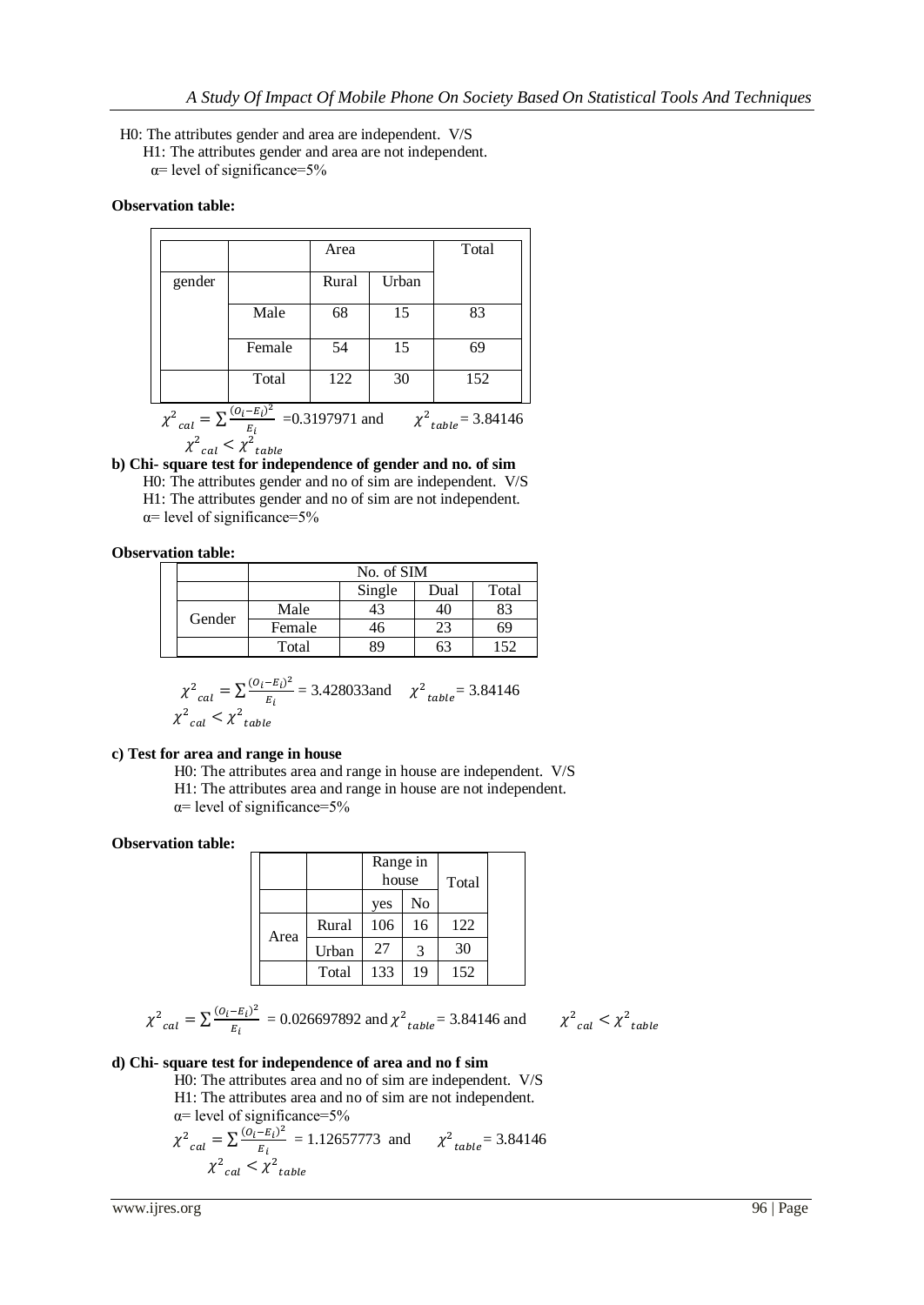#### **e) Chi- square test for independence of gender and type of mobile**

 H0: The attributes gender and type of mobile are independent. V/S H1: The attributes gender and type of mobile are not independent. α= level of significance=5%

#### **Observation table:**

|         | Type of Mobile |        |      |      |        |          |          |       |       |
|---------|----------------|--------|------|------|--------|----------|----------|-------|-------|
| Gende r | Samsung        | Xiaomi | Vivo | Oppo | Realme | iphone   | Nokia    | Other | Total |
| Male    | 13             | 24     | 12   | 11   | 8      | $\Omega$ |          | 14    | 70    |
| Female  | 15             | 20     | 10   | 6    | 8      | $\Omega$ | $\theta$ | 10    | 54    |
| Total   | 28             | 44     | 22   | 17   | 16     | $\theta$ |          | 24    | 152   |

## **1) Run Test:**

We want to test the sequence of respondance given by respondent is random or not. Then by using Non parametric Run test.

#### **To Test Randomness (Male and Female)**

**Here we obtain the sequence of male and female is** 

M FF MMMMM FFFFF MM FFF M FFF M FFFFFFFF M FF MMMMMM FFF M FFFF MMMM FF M F MMMM F MM F MM FF M F MMM FF MM F MM FFF M FF M F MMMMMMMMMMM F M F MMM FFF MMMM FFF MMMMM F MMM FF MMM FF MMMMM F MMMM FFF MM F M H F M F

Ho**:** The given sequence is not random. VS

H1: The given sequence is random.

 $\alpha$ = level of significance=5%

## **CALCULATION:**

 The obtained as follows, n= 152>20 (i.e. n is large)  $r= 62$ ,  $n1 = 83$ ,  $n2 = 69$  $E(r) = \frac{n+1}{2} = \frac{132+1}{2} = 76.5$  $V(r) = \frac{n(n-2)}{4(n-1)} = \frac{1}{2}$  $\frac{32(132-2)}{4(152-1)} = 37.7483$  Test statistics is,  $|z|=$  $\frac{r}{2}$  $\frac{e^{-E(r)}}{\sqrt{V(r)}}$  =  $\frac{6}{\sqrt{2}}$  $\sqrt{}$  $= 2.3600$  Critical value: at 5% level of significance Zα/2=1.96  $|Z| > Z\alpha/2$ 

## 2) **Mann- Whitney Test:**

To test the equality of port the service provider in rural and urban area. H0: The performance of Mobile design and Battery backup is same. Vs H1: The performance of Mobile design and Battery backup is not same.  $\alpha$ = level of significance=5%

#### **Observation Table:**

| Performance | Mobile<br>Design | <b>Battery</b><br>Backup | Total |
|-------------|------------------|--------------------------|-------|
| Poor        |                  |                          |       |